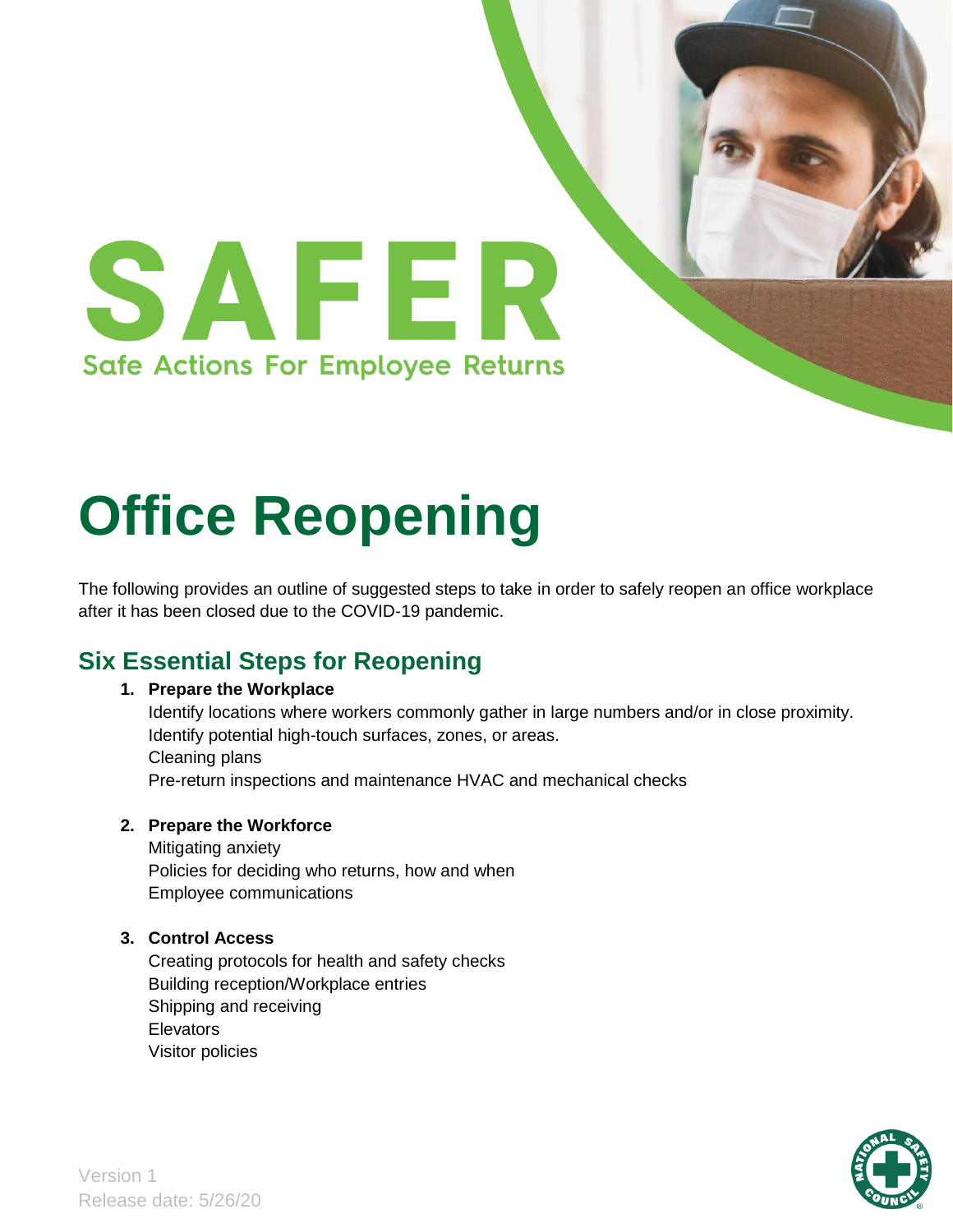#### **SAFER Safe Actions For Employee Returns**

#### **4. Create a Physical Distancing Plan**

Decreasing density Schedule/shift management Office traffic patterns

#### **5. Reduce Touchpoints and Increase Cleaning**

Opening doors Clean desk policy Food/vending plan Cleaning common areas

#### **6. Communicate for Confidence**

Recognizing the fear in returning Communicating transparently Listening and surveying regularly

### **How to Prepare the Workplace**

#### **Entrances/Entry Gates**

Reduce the number of entrances (while maintaining code compliance) and introduce pre-entry screening protocols Install floor markings for safe distancing in waiting areas

#### **Reception**

Disable/decommission/remove registration kiosks/touchscreens Use non- or reduced contact means to identify workers and visitors Distribute PPE to building guests in a contactless manner

#### **Signage**

Install signage at relevant locations in the entry and exit sequences Explain building access rules and other protocols, such as how occupants use and move in the building

#### **PPE and Cleaning**

Provide receptacles for discarded PPE Review existing cleaning guidelines and adjust as needed for paths of travel/touch areas